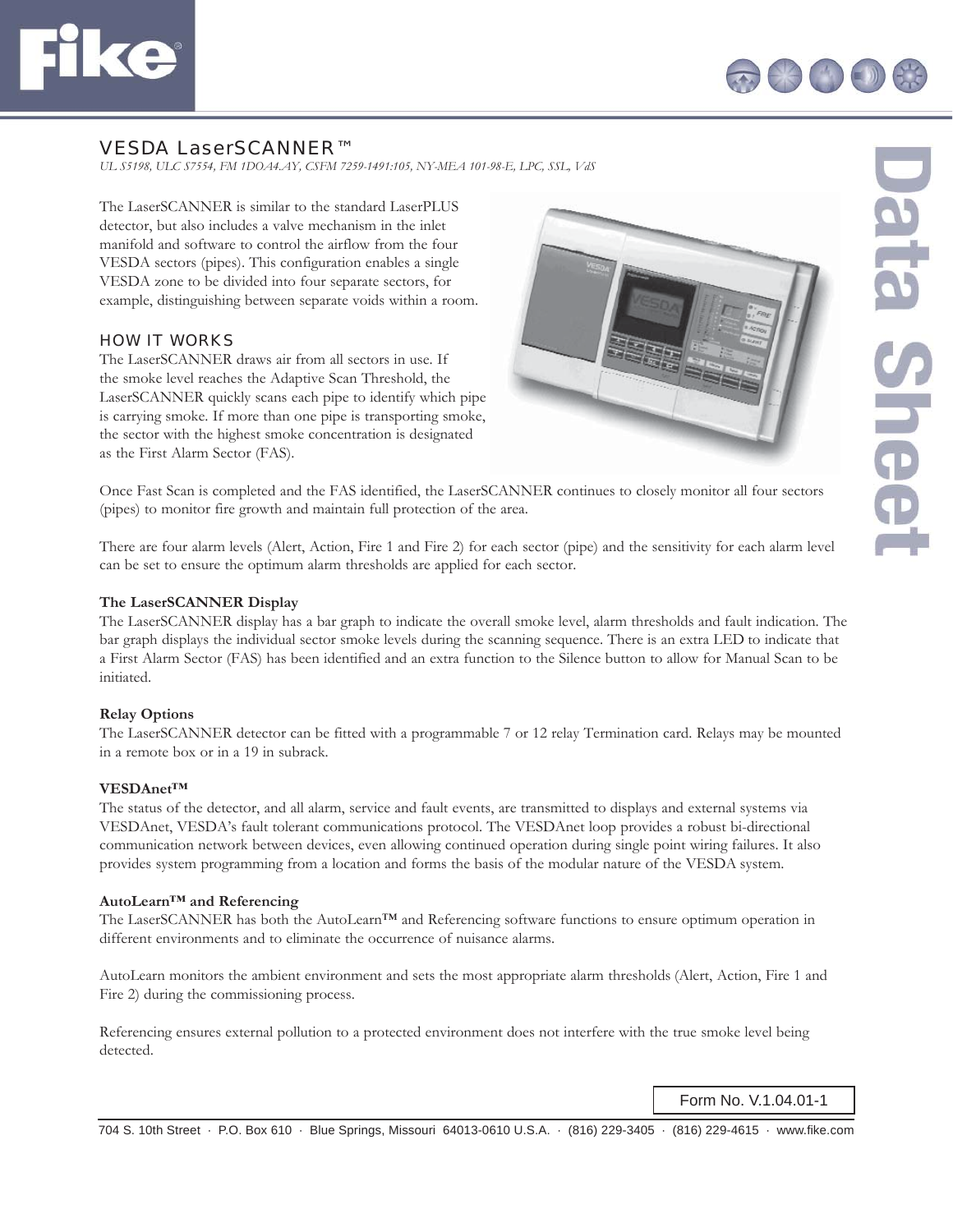## FEATURES

- Individual Pipe Identification<br>• Adaptive Scan Threshold
- Adaptive Scan Threshold
- Wide Sensitivity Range
- Laser Based Smoke Detection<br>• VESDAnet<sup>TM</sup> Communication
- VESDAnet™ Communication
- 4 Alarm Levels per Sector
- High Efficiency Aspirator

# **SPECIFICATIONS**

**Supply Voltage:** 18 to 30VDC<br> **Power Consumption @ 24VDC:** No Display or Programmer Power Consumption @ 24VDC:

- Clean Air Barrier Protects Optics to Increase Longevity
- Easy to Replace Air Filter
	- 7 or 12 Programmable Relays Option
	- AutoLearn™
	- Referencing
	- Event Log
	- Recessed Mounting

|  |         | Aspirator @ 3000rpm |                    | Aspirator @ 4200rpm |                    |
|--|---------|---------------------|--------------------|---------------------|--------------------|
|  |         | Quiescent           | With Alarm         | Quiescent           | With Alarm         |
|  | Power   | 5.8W                | 6.24W              | 6.72W               | 7.2W               |
|  | Current | 240 <sub>m</sub> A  | 260 <sub>m</sub> A | 280 <sub>m</sub> A  | 300 <sub>m</sub> A |
|  |         |                     |                    |                     |                    |

| 9 lbs (4.0kg) including Display and Programmer modules<br>Detector Ambient: $32^{\circ}$ to $103^{\circ}F$ (0° to $39^{\circ}C$ ) |
|-----------------------------------------------------------------------------------------------------------------------------------|
|                                                                                                                                   |
|                                                                                                                                   |
| Sampled Air: -4 $\degree$ to 140 $\degree$ F (-20 $\degree$ to 60 $\degree$ C)                                                    |
| Humidity: 10 -95% RH, non-condensing                                                                                              |
| Please consult your Xtralis office for operation outside these parameters                                                         |
| Maximum area of coverage: 20,000 sq. ft.                                                                                          |
| Maximum pipe length in accordance with Computer Design Tool                                                                       |
| (ASPIRE2TM) and NFPA standards                                                                                                    |
| Minimum flow per pipe 15 liters/min.                                                                                              |
|                                                                                                                                   |
| Internal Diameter $9/16$ in $-7/8$ in (15-21 mm)                                                                                  |
|                                                                                                                                   |
|                                                                                                                                   |
| Default: 7 Relays: NO/NC contacts Alert, Action, Fire 1, Fire 2,                                                                  |
| Maintenance, Urgent Fault & Isolate, First Alarm Sector 1 to 4 and Scan                                                           |
| Default: 12 Relays: 10 x NO., 2 x NO/NC contacts Alert, Action, Fire 1,                                                           |
| Fire 2, Maintenance, Urgent Fault & Isolate, First Alarm Sector 1 to 4 and                                                        |
|                                                                                                                                   |
|                                                                                                                                   |
| 1 in (8 x 25mm) knockouts in various positions                                                                                    |
| Screw terminals $30-12$ AWG (0.2-2.5 sq mm)                                                                                       |
| 0.0015 to 6% obs/ft (0.005 to 20% obs/m)                                                                                          |
| Alert: 0.0015-0.6218% obs/ft (0.005-1.990% obs/m)                                                                                 |
| Action: $0.0031 - 0.6234\%$ obs/ft (0.010-1.995% obs/m)                                                                           |
| Fire 1: $0.0046 - 0.625\%$ obs/ft (0.015-2.00% obs/m)                                                                             |
| Fire 2: 0.0062-6.25% obs/ft (0.020-20.00% obs/m)*                                                                                 |
| *Limited to 4% obs/ft (12% obs/m) in UL mode                                                                                      |
| Event Log: up to 18,000 events stores on FIFO basis                                                                               |
| AutoLearn: minimum 15 minutes, maximum 15 days                                                                                    |
| Recommended minimum period 1 day. During AutoLearn thresholds are                                                                 |
|                                                                                                                                   |
| Referencing: compensation for external ambient conditions                                                                         |
| Four Alarm Levels (per sector pipe): Alert, Action, Fire 1 & Fire 2                                                               |
| Two Fault Warning Levels: Maintenance and Major fault                                                                             |
|                                                                                                                                   |
| Maintenance Aids: Filter & Flow monitoring                                                                                        |
| Event reporting via VESDAnet or Event Log                                                                                         |
| Adaptive Scan Threshold: Detector selects the appropriate scan threshold                                                          |
|                                                                                                                                   |
| Software Programmable Relays: 7 or 12                                                                                             |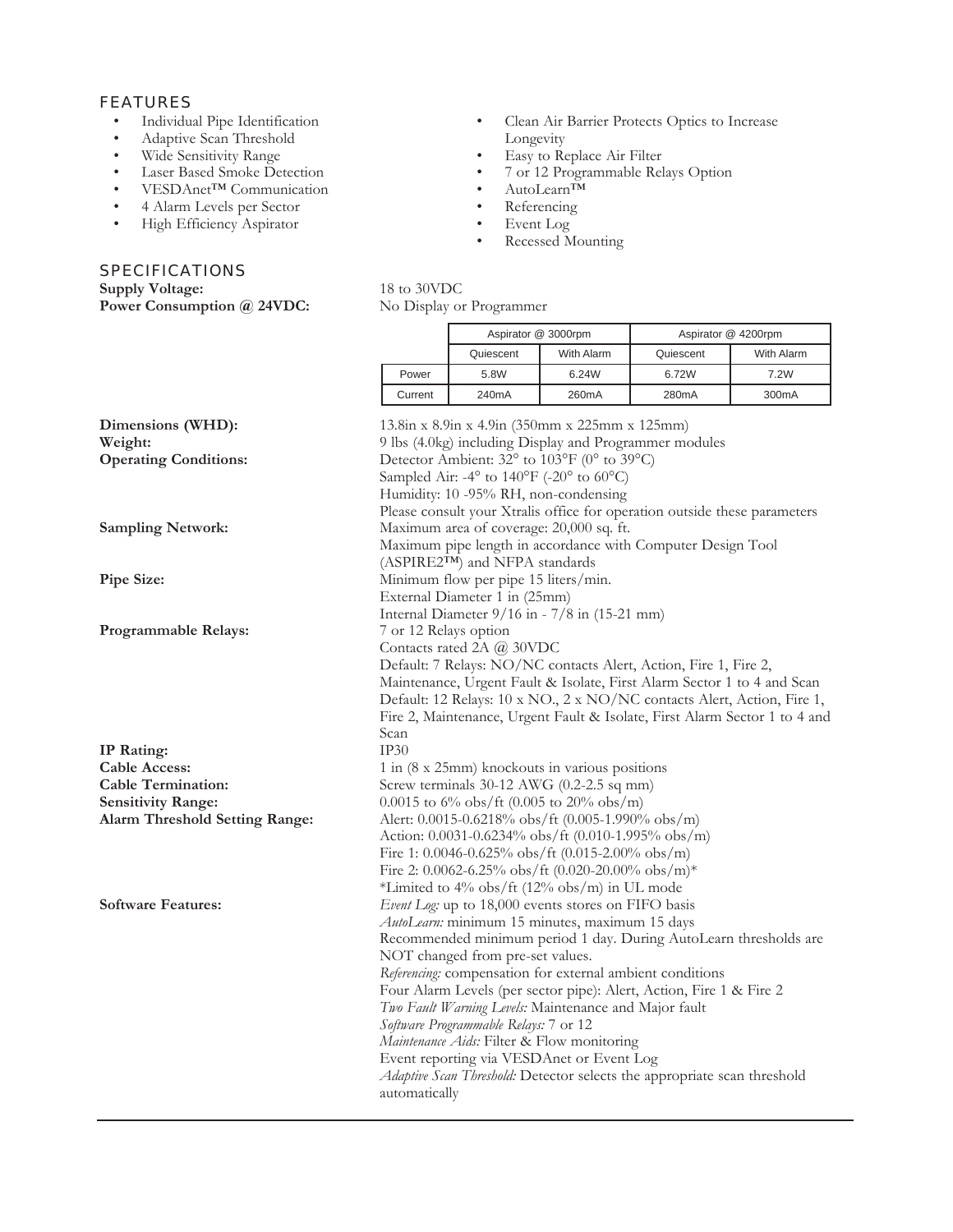## DETECTOR MOUNTING BOX

# DETECTOR TERMINATION CARD